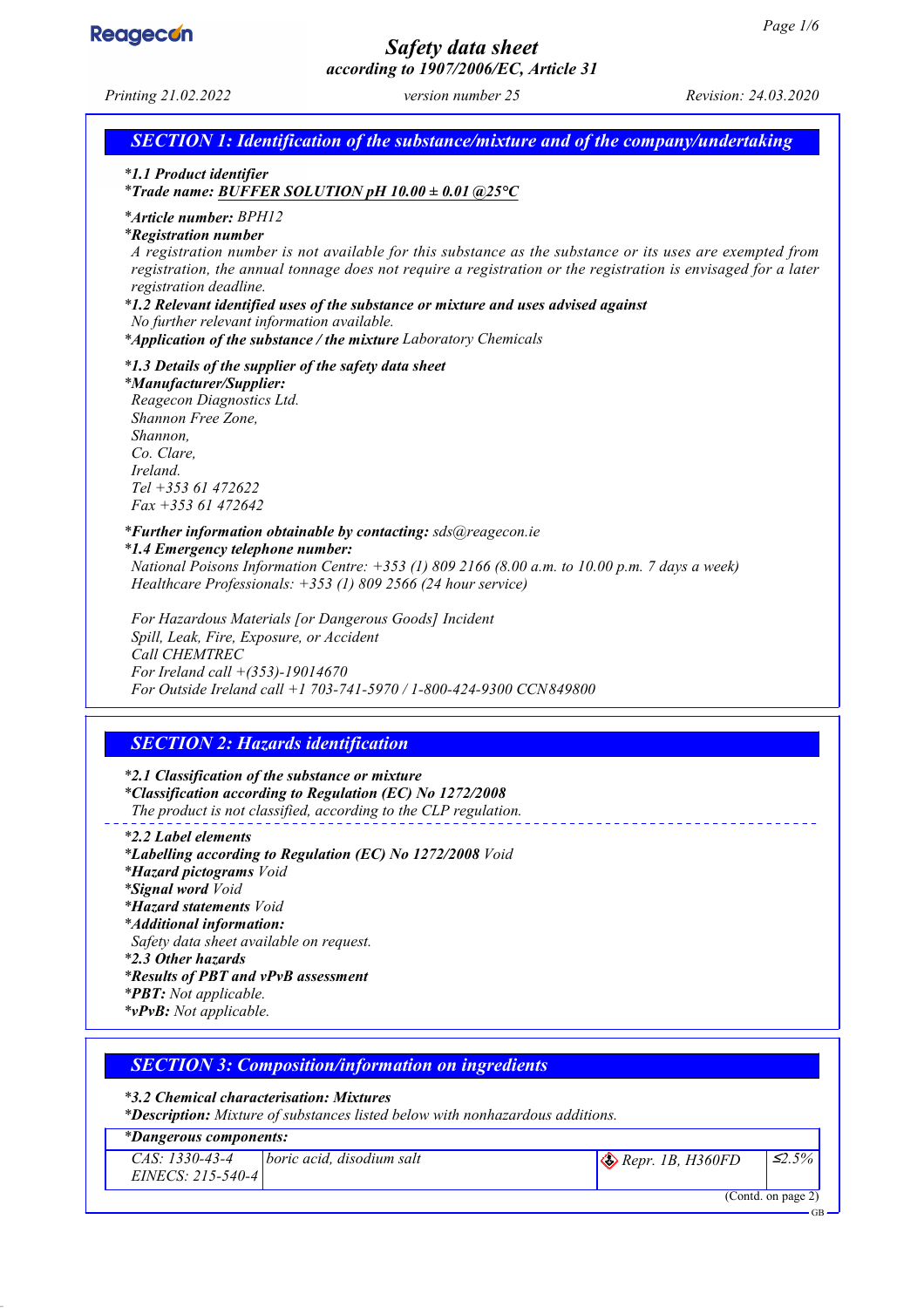# *Safety data sheet according to 1907/2006/EC, Article 31*

*Printing 21.02.2022 version number 25 Revision: 24.03.2020*

*Trade name: BUFFER SOLUTION pH 10.00 ± 0.01 @25°C*

(Contd. of page 1)

*\* SVHC*

*CAS: 1330-43-4 boric acid, disodium salt*

### *SECTION 4: First aid measures*

#### *\* 4.1 Description of first aid measures*

#### *\* After inhalation:*

*Provide fresh air, warmth and rest. When breathing is difficult, properly trained personnel may assist affected person by administering oxygen. Obtain medical attention if any discomfort continues. \* After skin contact: Generally the product does not irritate the skin.*

#### *\* After eye contact:*

*Promptly wash eyes with plenty of water for up to 15 minutes. Open eyes wide apart and rinse well to remove any contact lenses. Do not remove contact lenses by hand. Continue to rinse. Get medical attention if symptoms persist.*

*\* After swallowing: If symptoms persist consult doctor.*

*\* 4.2 Most important symptoms and effects, both acute and delayed No further relevant information available. \* 4.3 Indication of any immediate medical attention and special treatment needed*

*No further relevant information available.*

## *SECTION 5: Firefighting measures*

#### *\* 5.1 Extinguishing media*

*\* Suitable extinguishing agents:*

*Indications shall be given whether any extinguishing media are inappropriate for a particular situation involving the substance or mixture*

*Use fire extinguishing methods suitable to surrounding conditions.*

*\* 5.2 Special hazards arising from the substance or mixture No further relevant information available.*

*\* 5.3 Advice for firefighters*

#### *\* Protective equipment:*

*Fire fighters should wear complete protective clothing including self-contained breathing apparatus. Do not breathe fumes. Keep containers cool by spraying with water if exposed to fire. Avoid run off to waterways and sewers*

#### *SECTION 6: Accidental release measures*

#### *\* 6.1 Personal precautions, protective equipment and emergency procedures*

*Wear protective equipment as described in Section 8 below. Keep unprotected persons away.*

*\* 6.2 Environmental precautions: Dilute with plenty of water.*

*Absorb with liquid-binding material (sand, diatomite, acid binders, universal binders, sawdust).*

*\* 6.4 Reference to other sections*

*No dangerous substances are released.*

*See Section 7 for information on safe handling.*

*See Section 8 for information on personal protection equipment.*

*See Section 13 for disposal information.*

### *SECTION 7: Handling and storage*

#### *\* 7.1 Precautions for safe handling*

*Keep receptacles tightly sealed.*

*No special precautions are necessary if used correctly.*

*\* Information about fire - and explosion protection: No special measures required.*

(Contd. on page 3)

*<sup>\*</sup> 6.3 Methods and material for containment and cleaning up:*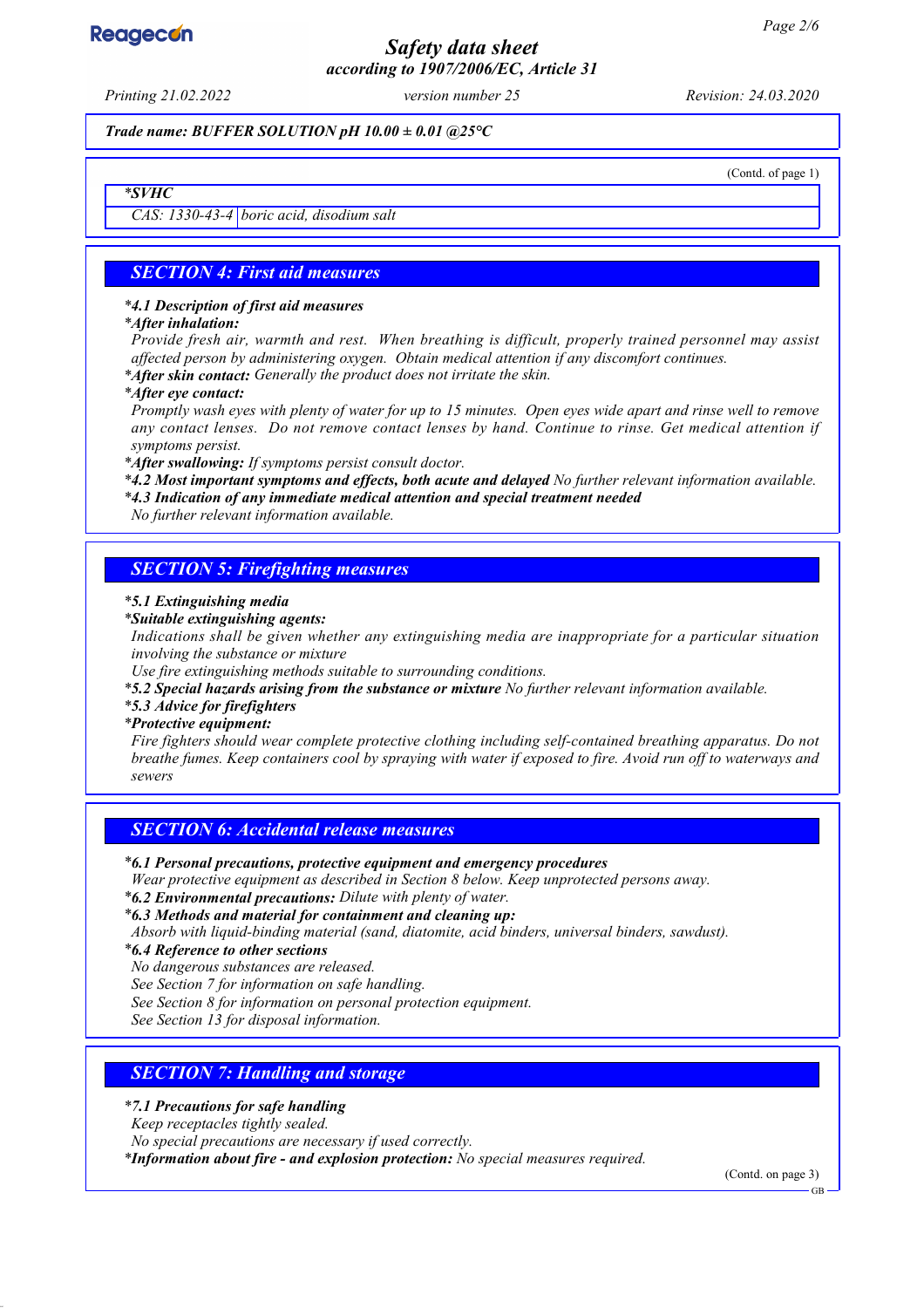# *Safety data sheet according to 1907/2006/EC, Article 31*

*Printing 21.02.2022 version number 25 Revision: 24.03.2020*

*Trade name: BUFFER SOLUTION pH 10.00 ± 0.01 @25°C*

(Contd. of page 2)

*\* 7.2 Conditions for safe storage, including any incompatibilities*

*\* Storage:*

*\* Requirements to be met by storerooms and receptacles: No special requirements.*

*\* Information about storage in one common storage facility: Not required.*

*\* Further information about storage conditions: None.*

*\* 7.3 Specific end use(s) No further relevant information available.*

### *SECTION 8: Exposure controls/personal protection*

#### *\* 8.1 Control parameters*

*\* Engineering Controls: No further data; see item 7.*

#### *\* Ingredients with limit values that require monitoring at the workplace:*

*CAS: 1330-43-4 boric acid, disodium salt*

*WEL Long-term value: 1 mg/m³*

*\* Additional information: The lists valid during the making were used as basis.*

#### *\* 8.2 Exposure controls*

*\* Personal protective equipment:*

*\* General protective and hygienic measures: Wash hands before breaks and at the end of work.*

#### *\* Respiratory protection:*

*Where risk assessment shows air-purifying respirators are appropriate use a respirator with multi-purpose combination (US) or type ABEK (EN14387) respirator cartridges as back up to engineering controls. Use respirators and components tested and approved under appropriate government standards such as NIOSH (US) or CEN (EU).*

#### *\* Protection of hands:*

*The glove material has to be impermeable and resistant to the product/ the substance/ the preparation. Always ensure that gloves are inspected before use.*

*Selection of protective gloves must include consideration of the penetration times along with rates of diffusion and degradation. The selected glove should comply with the specifications of EU Directive 89/686/EEC and the standard EN374 derived from it.*

#### *\* Material of gloves*

*The selection of the suitable gloves does not only depend on the material, but also on further marks of quality and varies from manufacturer to manufacturer.*

*Gloves must be inspected prior to use. Use proper glove removal technique (without touching glove's outer surface) to avoid skin contact with this product. Dispose of contaminated gloves after use in accordance with applicable laws and good laboratory practices.*

*Wash and dry hands. The selected protective gloves have to satisfy the specifications of EU Directive 89/686/ EEC and the standard EN 374 derived from it.*

#### *Full contact*

*Material: Nitrile rubber Minimum layer thickness: 0.11 mm Break through time: 480 min*

*Splash contact Material: Nitrile rubber Minimum layer thickness: 0.11 mm Break through time: 480 min*

*If used in solution, or mixed with other substances, and under conditions which differ from EN 374, contact the supplier of the CE approved gloves. This recommendation is advisory only and must be evaluated by an industrial hygienist and safety officer familiar with the specific situation of anticipated use by our customers. It should not be construed as offering an approval for any specific use scenario.*

#### *\* Penetration time of glove material*

*In the absence of data above, the exact break through time has to be sourced from the manufacturer of the protective gloves and has to be observed.*

(Contd. on page 4)

**Reagecon**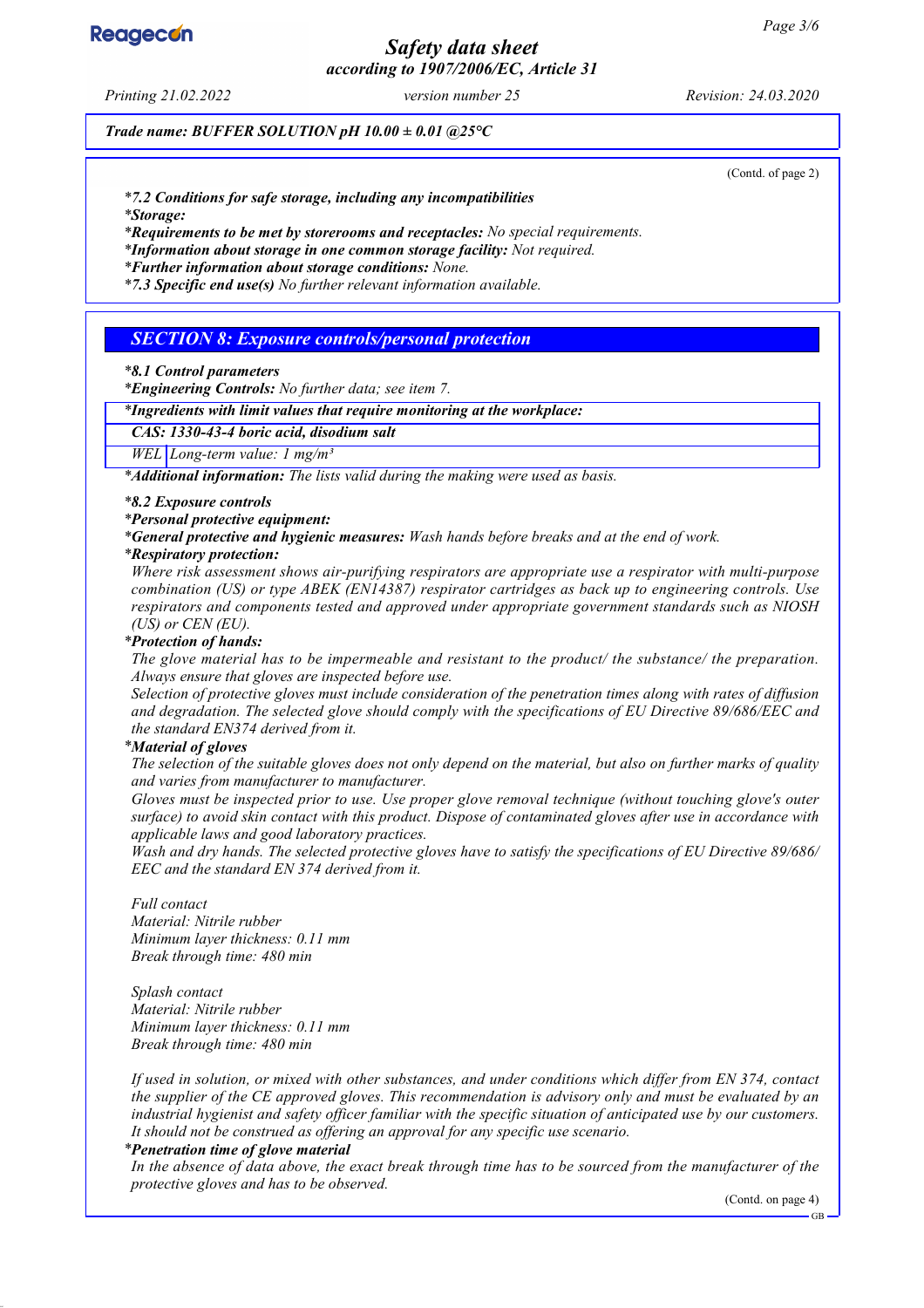# *Safety data sheet according to 1907/2006/EC, Article 31*

*Printing 21.02.2022 version number 25 Revision: 24.03.2020*

(Contd. of page 3)

*Trade name: BUFFER SOLUTION pH 10.00 ± 0.01 @25°C*

#### *\* Eye protection:*



*Goggles recommended during refilling: Use equipment for eye protection tested and approved under appropriate government standards such as NIOSH (US) or EN 166(EU)*

# *SECTION 9: Physical and chemical properties*

| *9.1 Information on basic physical and chemical properties |                                               |  |
|------------------------------------------------------------|-----------------------------------------------|--|
| <i>*General Information</i><br><i>*Appearance:</i>         |                                               |  |
| Form:                                                      | Liquid                                        |  |
| Colour:                                                    | According to product specification            |  |
| $*Odour:$                                                  | Characteristic                                |  |
| <i>*Odour threshold:</i>                                   | Not determined.                               |  |
|                                                            |                                               |  |
| <i>*pH-value:</i>                                          | Not determined.                               |  |
| <i>*Change in condition</i>                                |                                               |  |
| Melting point/freezing point:                              | $\theta$ °C                                   |  |
| Initial boiling point and boiling range: $100 °C$          |                                               |  |
| <i>*Flash point:</i>                                       | Not applicable.                               |  |
| *Flammability (solid, gas):                                | Not applicable.                               |  |
| <i>*Decomposition temperature:</i>                         | Not determined.                               |  |
| <i>*Auto-ignition temperature:</i>                         | Product is not selfigniting.                  |  |
| <i>*Explosive properties:</i>                              | Product does not present an explosion hazard. |  |
| <i>*Explosion limits:</i>                                  |                                               |  |
| Lower:                                                     | Not determined.                               |  |
| <b>Upper:</b>                                              | Not determined.                               |  |
| *Vapour pressure at 20 $^{\circ}C$ :                       | $23$ hPa                                      |  |
| <i>*Density:</i>                                           | Not determined.                               |  |
| <i>*Relative density</i>                                   | Not determined.                               |  |
| <i>*Vapour density</i>                                     | Not determined.                               |  |
| <i>*Evaporation rate</i>                                   | Not determined.                               |  |
| *Solubility/ miscibility with                              |                                               |  |
| water:                                                     | Fully miscible.                               |  |
| *Partition coefficient: n-octanol/water:                   | Not determined.                               |  |
| *Viscosity:                                                |                                               |  |
| Dynamic:                                                   | Not determined.                               |  |
| Kinematic:                                                 | Not determined.                               |  |
| *9.2 Other information                                     | No further relevant information available.    |  |

# *SECTION 10: Stability and reactivity*

*\* 10.1 Reactivity No further relevant information available.*

*\* 10.2 Chemical stability*

*\* Thermal decomposition / conditions to be avoided: No decomposition if used according to specifications.*

*\* 10.3 Possibility of hazardous reactions No dangerous reactions known. \* 10.4 Conditions to avoid No further relevant information available.*

(Contd. on page 5)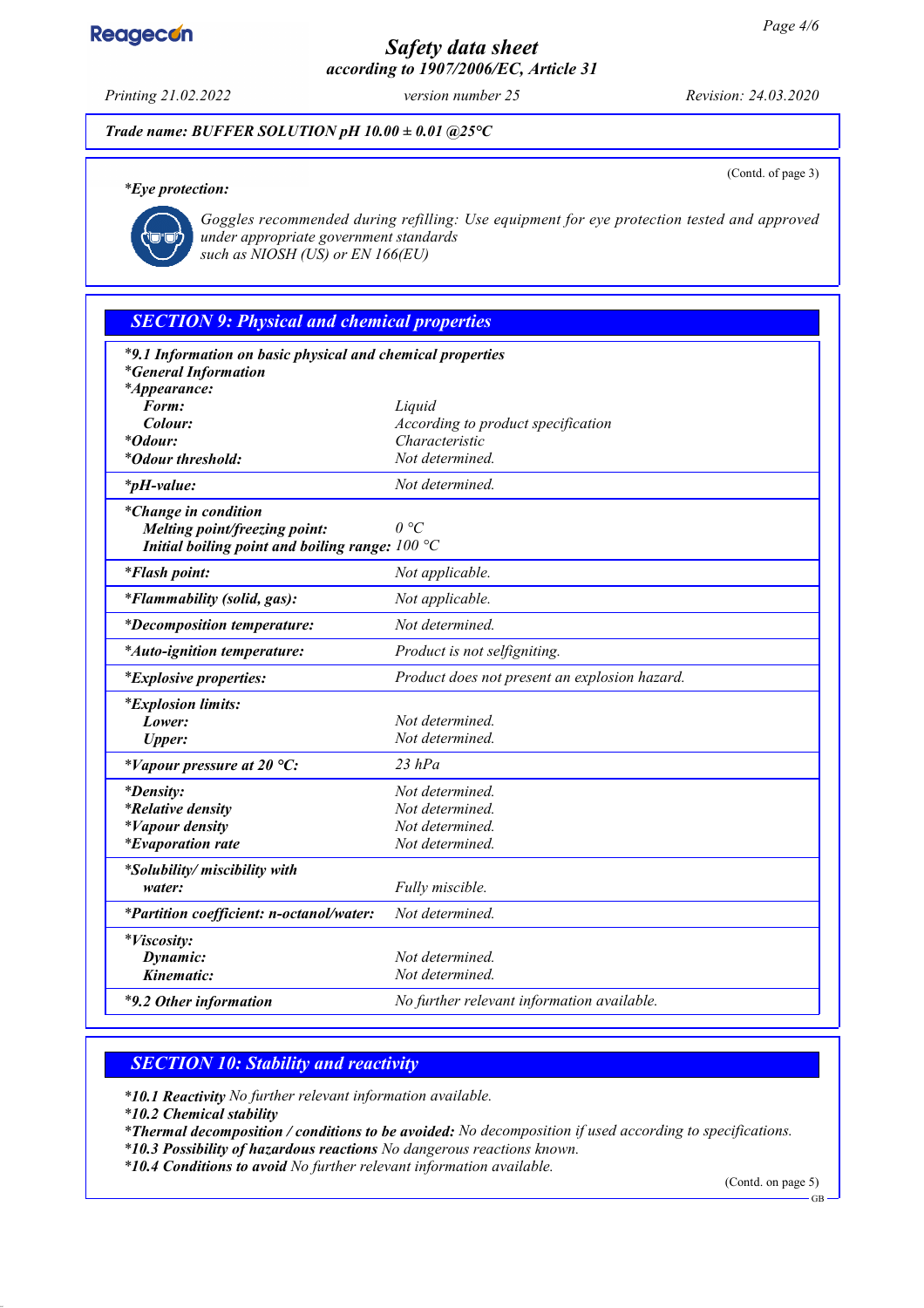# *Safety data sheet according to 1907/2006/EC, Article 31*

*Printing 21.02.2022 version number 25 Revision: 24.03.2020*

*Trade name: BUFFER SOLUTION pH 10.00 ± 0.01 @25°C*

(Contd. of page 4)

*\* 10.5 Incompatible materials: No further relevant information available. \* 10.6 Hazardous decomposition products: No dangerous decomposition products known.*

### *SECTION 11: Toxicological information*

*\* 11.1 Information on toxicological effects*

*\* Acute toxicity Based on available data, the classification criteria are not met.*

*\* Primary irritant effect:*

*\* Skin corrosion/irritation Based on available data, the classification criteria are not met.*

*\* Serious eye damage/irritation Based on available data, the classification criteria are not met.*

*\* Respiratory or skin sensitisation Based on available data, the classification criteria are not met.*

*\* Additional toxicological information:*

*\* CMR effects (carcinogenity, mutagenicity and toxicity for reproduction)*

*\* Germ cell mutagenicity Based on available data, the classification criteria are not met.*

*\* Carcinogenicity Based on available data, the classification criteria are not met.*

*\* Reproductive toxicity Based on available data, the classification criteria are not met.*

*\* STOT-single exposure Based on available data, the classification criteria are not met.*

*\* STOT-repeated exposure Based on available data, the classification criteria are not met.*

*\* Aspiration hazard Based on available data, the classification criteria are not met.*

### *SECTION 12: Ecological information*

*\* 12.1 Toxicity*

*\* Aquatic toxicity: No further relevant information available.*

*\* 12.2 Persistence and degradability No further relevant information available.*

*\* 12.3 Bioaccumulative potential No further relevant information available.*

*\* 12.4 Mobility in soil No further relevant information available.*

*\* Additional ecological information:*

*\* General notes: Not hazardous for water.*

*\* 12.5 Results of PBT and vPvB assessment*

*\* PBT: Not applicable.*

*\* vPvB: Not applicable.*

*\* 12.6 Other adverse effects No further relevant information available.*

### *SECTION 13: Disposal considerations*

*\* 13.1 Waste treatment methods*

*\* Recommendation*

*Must not be disposed together with household garbage. Do not allow product to reach sewage system.*

*\* Uncleaned packaging:*

*\* Recommendation: Disposal must be made according to official regulations.*

*\* Recommended cleansing agents: Water, if necessary together with cleansing agents.*

# *SECTION 14: Transport information*

*\* 14.1 UN-Number*

*\* ADR, ADN, IMDG, IATA Void*

*\* 14.2 UN proper shipping name \* ADR, ADN, IMDG, IATA Void*

(Contd. on page 6)